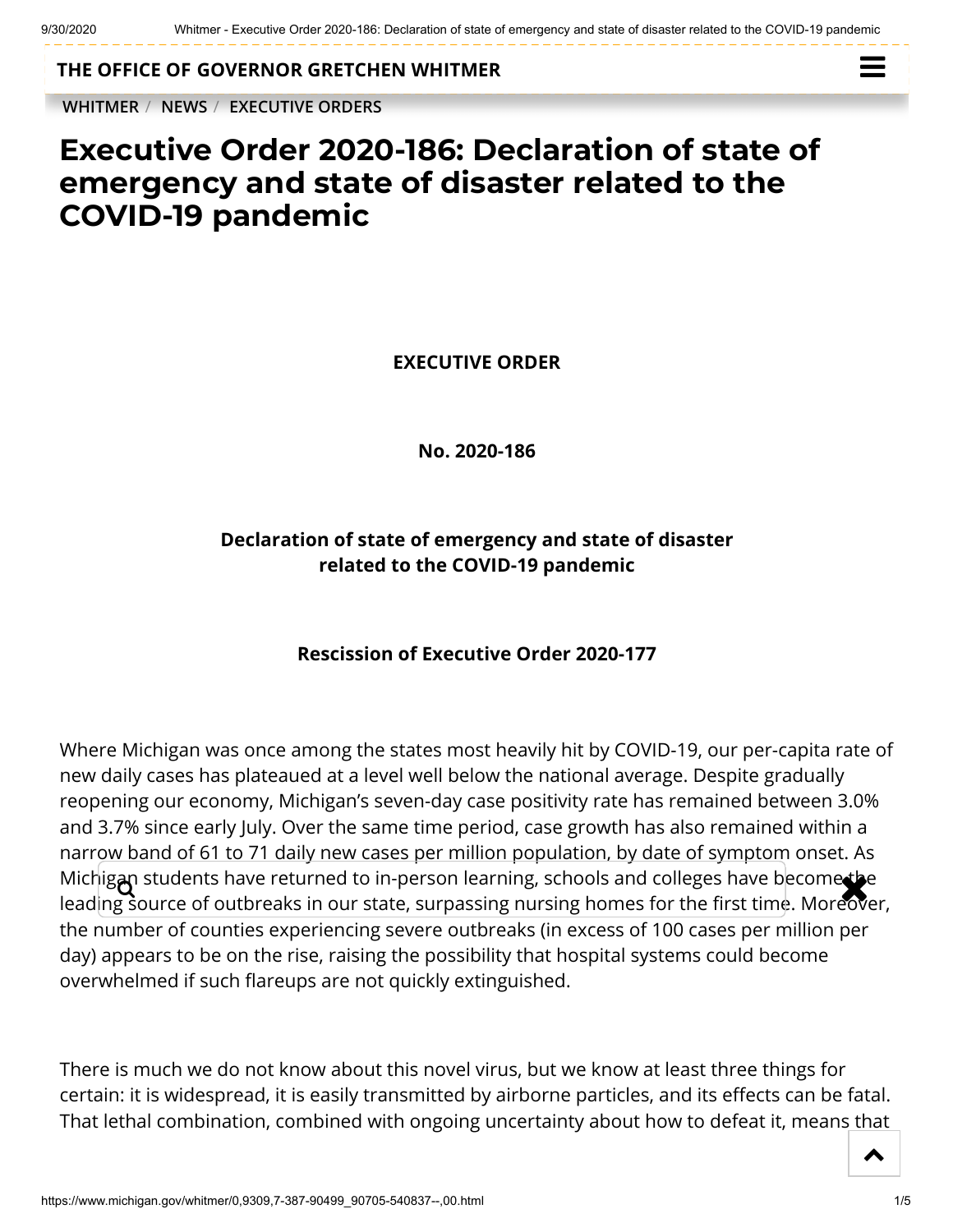the health, economic, and social harms of the COVID-19 pandemic remain severe and affect every corner of this state. The COVID-19 pandemic therefore constitutes a statewide emergency and disaster.

On March 10, 2020, I issued Executive Order 2020-4, which declared a state of emergency in Michigan to address the COVID-19 pandemic. This disease, caused by a novel coronavirus not previously identified in humans, can easily spread from person to person and can result in serious illness or death. There is currently no approved vaccine.

Once detected, the virus quickly spread across Michigan. As of April 1, 2020, the state had 9,334 confirmed cases of COVID-19 and 337 deaths from the disease, with many thousands more infected but not yet tested. Exactly one month later, this number had ballooned to 42,356 confirmed cases and 3,866 deaths from the disease—a tenfold increase in deaths. The virus's rapid spread threatened to overwhelm the state's health care system: hospitals in multiple counties were reportedly at or near capacity; medical personnel, supplies, and resources necessary to treat COVID-19 patients were in high demand but short supply; dormitories and a convention center were being converted to temporary field hospitals.

On April 1, 2020, in response to the widespread and severe health, economic, and social harms posed by the COVID-19 pandemic, I issued Executive Order 2020-33. This order expanded on Executive Order 2020-4 and declared both a state of emergency and a state of disaster across the state of Michigan. Like Executive Order 2020-4, this declaration was based on multiple independent authorities: section 1 of article 5 of the Michigan Constitution of 1963; the Emergency Management Act, 1976 PA 390, as amended, MCL 30.401 et seq.; and the Emergency Powers of the Governor Act of 1945, 1945 PA 302, as amended, MCL 10.31 et seq. On April 7, 2020, the Michigan legislature adopted a concurrent resolution to extend the states of emerg $\alpha$ cy and disaster declared under the Emergency Management Act until April 30, 202 $\alpha$ 

On April 30, 2020, finding that COVID-19 had created emergency and disaster conditions across the State of Michigan, I issued Executive Order 2020-67 to continue the emergency declaration under the Emergency Powers of the Governor Act, as well as Executive Order 2020-68 to issue new emergency and disaster declarations under the Emergency Management Act.

 $\blacktriangle$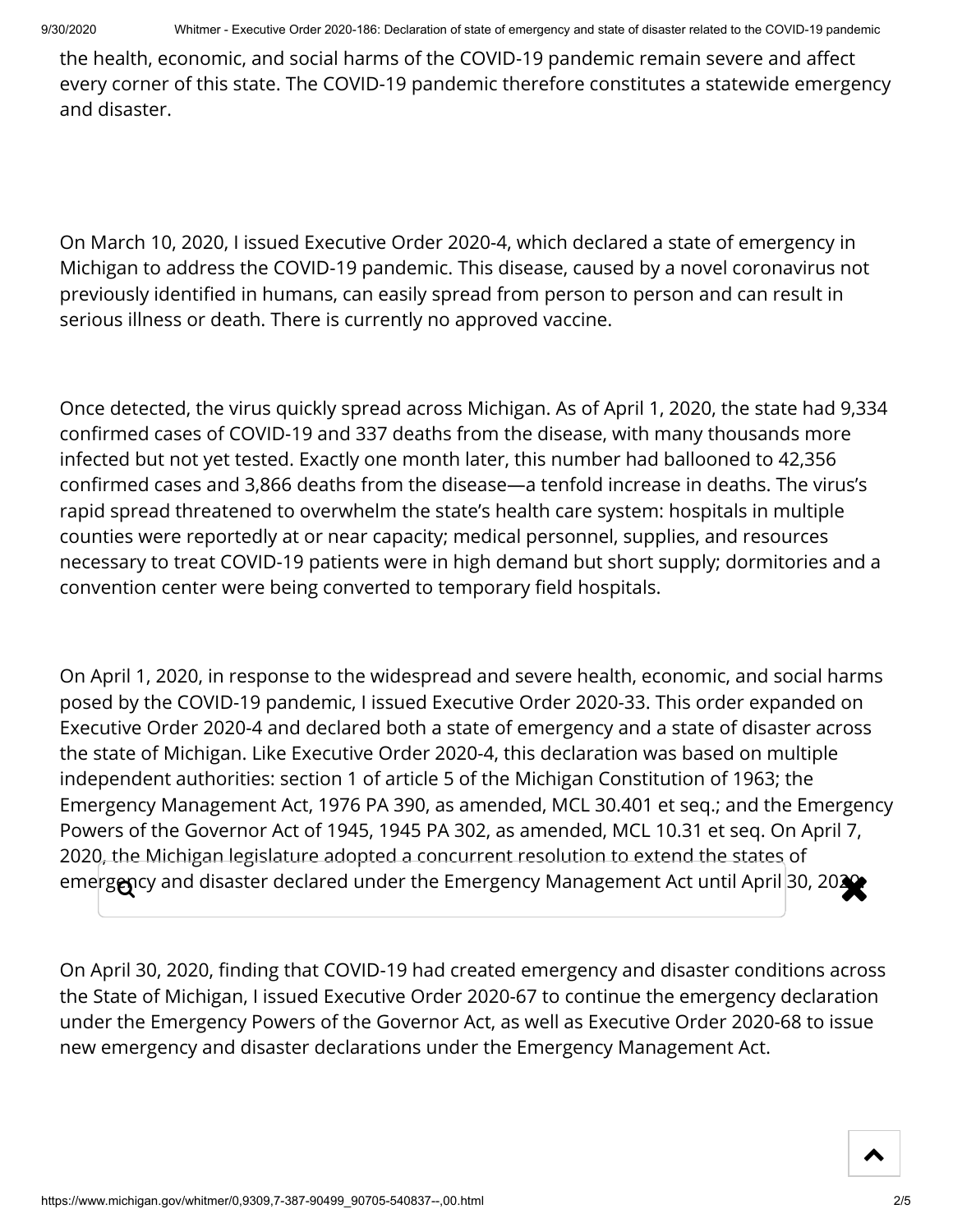Those executive orders have been challenged in *Michigan House of Representatives and* Michigan Senate v Whitmer. On August 21, 2020, the Court of Appeals ruled that my declaration of a state of emergency, my extensions of the state of emergency, and my issuance of related executive orders clearly fell within the scope of the governor's authority under the Emergency Powers of the Governor Act.

Since I first declared an emergency in response to this pandemic, my administration has taken aggressive measures to fight the spread of COVID-19, prevent the rapid depletion of this state's critical health care resources, and avoid needless deaths. The best way to slow the spread of the virus is for people to stay home and keep their distance from others. To that end, and in keeping with the recommendations of public health experts, I issued orders restricting access to places of public accommodation and school buildings, limiting gatherings and travel, and requiring workers who are not necessary to sustain or protect life to remain at home. I also issued orders enhancing the operational capacity and efficiency of health care facilities and operations, allowing health care professionals to practice to the full extent of their training regardless of licensure, and facilitating the delivery of goods, supplies, equipment, and personnel that are needed to combat this pandemic. And I took steps to build the public health infrastructure in this state that is necessary to contain the spread of infection.

These statewide measures were effective. For example, a report released by the Imperial College COVID-19 Response Team showed that my actions signicantly lowered the number of cases and deaths that would have occurred had the state done nothing. And while the virus remains aggressive and persistent—on September 28, Michigan reported a total of 122,735 confirmed cases and 6,729 deaths—the strain on our health care system has relented, even as our testing capacity has increased.

In the meantime, the economic toll continues to mount. Between March 15 and May 30, Michigan received 2.2 million initial unemployment claims—the fifth-highest nationally, amourting to more than a third of the Michigan workforce. During this crisis, Michigan has often processed more unemployment claims in a single day than in the most painful week of the Great Recession, and the state already saw its highest unemployment rate since the Great Depression (22.7% in April). The Michigan Department of Treasury projects that the pandemic will cost the state \$1 billion in revenue this fiscal year. Even as Michigan experiences unemployment rates not seen in decades, federal unemployment assistance has dwindled from \$600 per week to \$300. Without further action by Congress, even this limited federal assistance will run out.

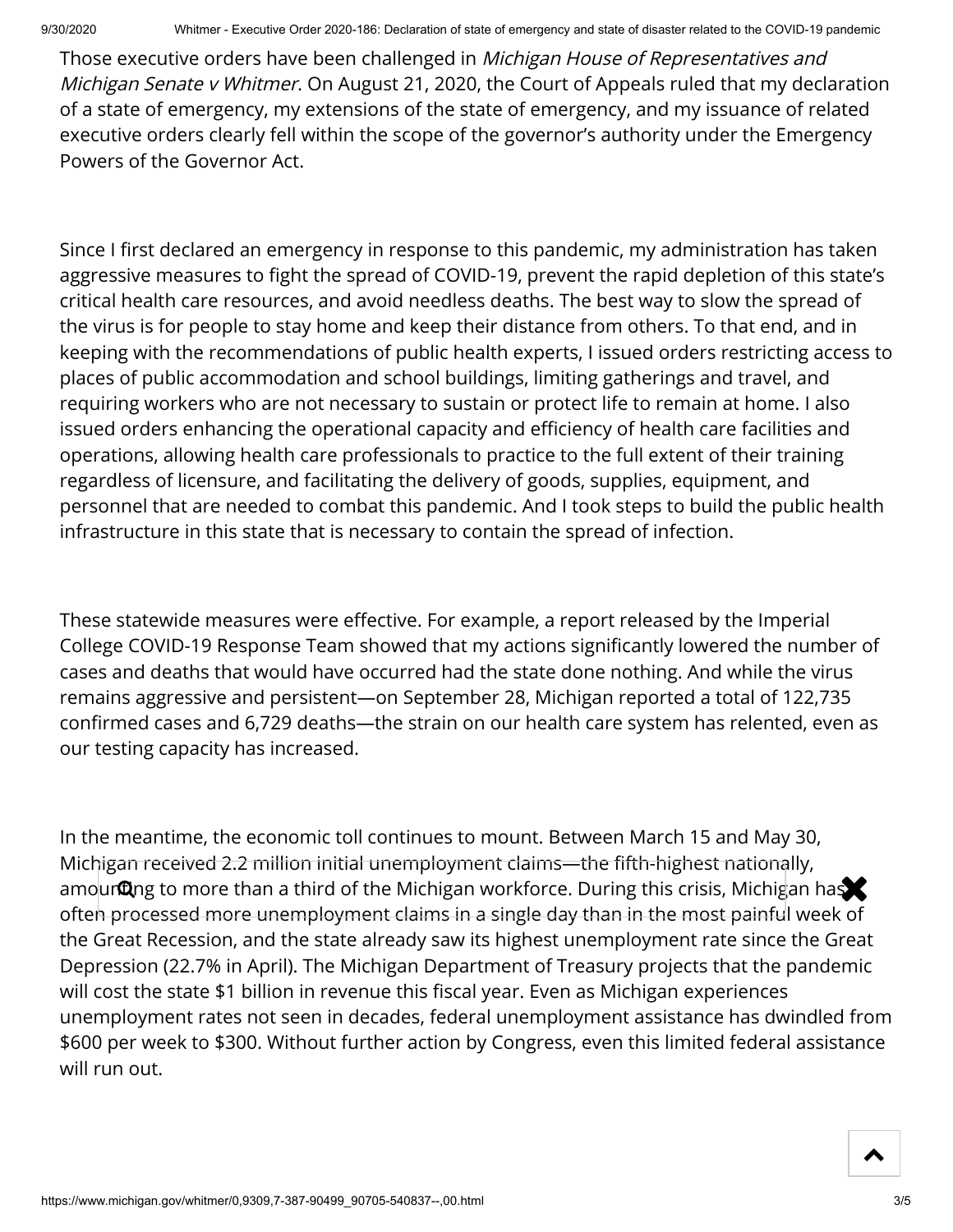9/30/2020 Whitmer - Executive Order 2020-186: Declaration of state of emergency and state of disaster related to the COVID-19 pandemic

In addition to these challenges, many Michigan students have returned to in-person instruction. Meanwhile, the state has seen schools and colleges become the leading source of outbreaks, even ahead of nursing homes. In addition to the risk of fatalities among our younger age groups, we are still learning about the long-term health consequences of this, including impacts on the heart, lungs, kidneys, and brain, which could impact generations for years to come.

The health, economic, and social harms of the COVID-19 pandemic thus remain widespread and severe, and they continue to constitute a statewide emergency and disaster. Though local health departments have some limited capacity to respond to cases as they arise within their jurisdictions, state emergency operations are necessary to bring this pandemic under control in Michigan and to build and maintain infrastructure to stop the spread of COVID-19, trace infections, and to quickly direct additional resources to hot-spots as they emerge. State assistance to bolster health care capacity and flexibility also has been, and will continue to be, critical to saving lives, protecting public health and safety, and averting catastrophe. Moreover, state disaster and emergency recovery efforts remain necessary not only to support Michiganders in need due to the economic effects of this pandemic, but also to ensure that the prospect of lost income does not impel workers who may be infected to report to work.

Statewide coordination of these efforts is crucial to creating a stable path to recovery. Until that recovery is underway, the economic and fiscal harms from this pandemic have been contained, and the threats posed by COVID-19 to life and the public health, safety, and welfare of this state have been neutralized, statewide disaster and emergency conditions will exist.

Acting under the Michigan Constitution of 1963 and Michigan law, I order the following:

1. The COVID-19 pandemic constitutes a disaster and emergency throughout the State  $\blacktriangleright$ Michigan.

2. This order constitutes a state of emergency declaration under the Emergency Powers of the Governor Act of 1945. Subject to the ongoing litigation, and the possibility that current rulings may be overturned or otherwise altered on appeal, and to the extent the governor may declare a state of emergency and a state of disaster under the Emergency Management Act of 1976 when emergency and disaster conditions exist yet the legislature has not granted an extension request, this order constitutes a state of emergency and state of disaster declaration under that act.  $\blacktriangle$